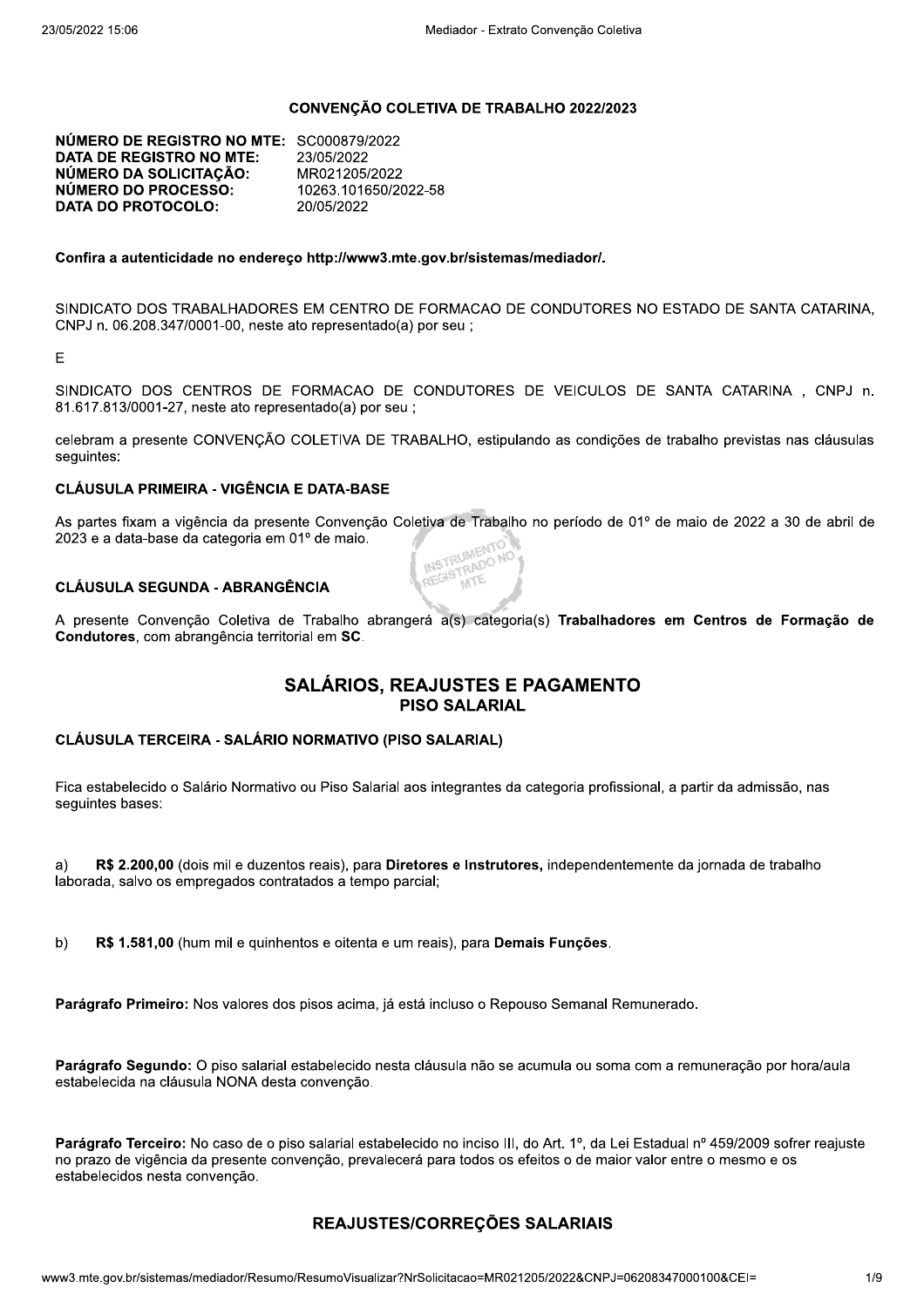#### **CLÁUSULA QUARTA - REAJUSTE SALARIAL**

Os salários dos integrantes da categoria profissional abrangida vigentes e devidamente corrigidos em Maio de 2021, serão reajustados no mês de Maio de 2022 pelo percentual de 12,47% (doze vírgula quarenta e sete por cento).

Parágrafo Único: Os empregados admitidos a partir de Junho/2021 terão, em Maio/2022, os salários do mês da admissão corrigidos proporcionalmente ao tempo trabalhado, conforme tabela abaixo:

| <b>MÊS ADMISSÃO CORREÇÃO</b> |           | <b>MÊS</b>    | <b>CORREÇÃO</b>              | <b>MÊS</b>      | <b>CORREÇÃO</b> | <b>MÊS</b>      | <b>CORREÇÃO</b> |
|------------------------------|-----------|---------------|------------------------------|-----------------|-----------------|-----------------|-----------------|
|                              |           |               |                              | <b>ADMISSÃO</b> |                 | <b>ADMISSÃO</b> |                 |
|                              |           |               | SALARIAL   ADMISSÃO SALARIAL |                 | <b>SALARIAL</b> |                 | <b>SALARIAL</b> |
| Até MAI/21                   | $12.47\%$ | AGO/21        | 9.35%                        | <b>NOV/21</b>   | 6,23%           | <b>FEV/22</b>   | 3.12%           |
| <b>JUN/21</b>                | 11,43%    | <b>SET/21</b> | 8.31%                        | <b>DEZ/21</b>   | 5.19%           | <b>MAR/22</b>   | 2,08%           |
| <b>JUL/21</b>                | 10,39%    | <b>OUT/21</b> | 7.27%                        | <b>JAN/22</b>   | 4.16%           | <b>ABR/22</b>   | 1,04%           |

# **PAGAMENTO DE SALÁRIO - FORMAS E PRAZOS**

## **CLÁUSULA QUINTA - MORA SALARIAL**

As empresas pagarão ao empregado 1% (um por cento) ao dia sobre o salário vencido, no caso de mora salarial, configurada após o 5º (quinto) dia útil do mês subsequente, desde que em decorrência de culpa da empresa.

STRADO

#### **CLÁUSULA SEXTA - COMPROVANTE DE PAGAMENTO**

As empresas fornecerão obrigatoriamente a seus empregados envelope mensal de pagamento ou documento equivalente, contendo, além da identificação da empresa, discriminação de todos os valores pagos e descontados.

#### **REMUNERAÇÃO DSR**

#### **CLÁUSULA SÉTIMA - REPOUSO SEMANAL REMUNERADO DOS INSTRUTORES**

Fica assegurado o pagamento do repouso semanal remunerado aos instrutores, nas seguintes bases:

a) Os domingos e feriados serão remunerados com o valor equivalente a 9,6 (nove vírgula seis) horas/aula cada um;

b) Os sábados à tarde serão remunerados com o valor equivalente a 4,8 (quatro vírgula oito) horas/aula cada um.

Parágrafo Primeiro: Para efeito de pagamento do repouso semanal remunerado dos instrutores de motocicleta, será considerada a média dos valores horas/aula recebidas no mês.

Parágrafo Segundo: O valor pago a título de repouso semanal remunerado dos instrutores será discriminado como tal na folha de pagamento mensal.

#### **DESCONTOS SALARIAIS**

#### **CLÁUSULA OITAVA - CHEQUES SEM FUNDOS**

As empresas não descontarão da remuneração dos seus empregados as importâncias correspondentes a cheques sem fundos por eles recebidos quando na função de caixa ou serviços assemelhados, uma vez cumpridas as normas da empresa. Essas orientações deverão ser apresentadas por escrito e delas constar a obrigatoriedade de existência de responsável para visto no cheque no ato do seu recebimento.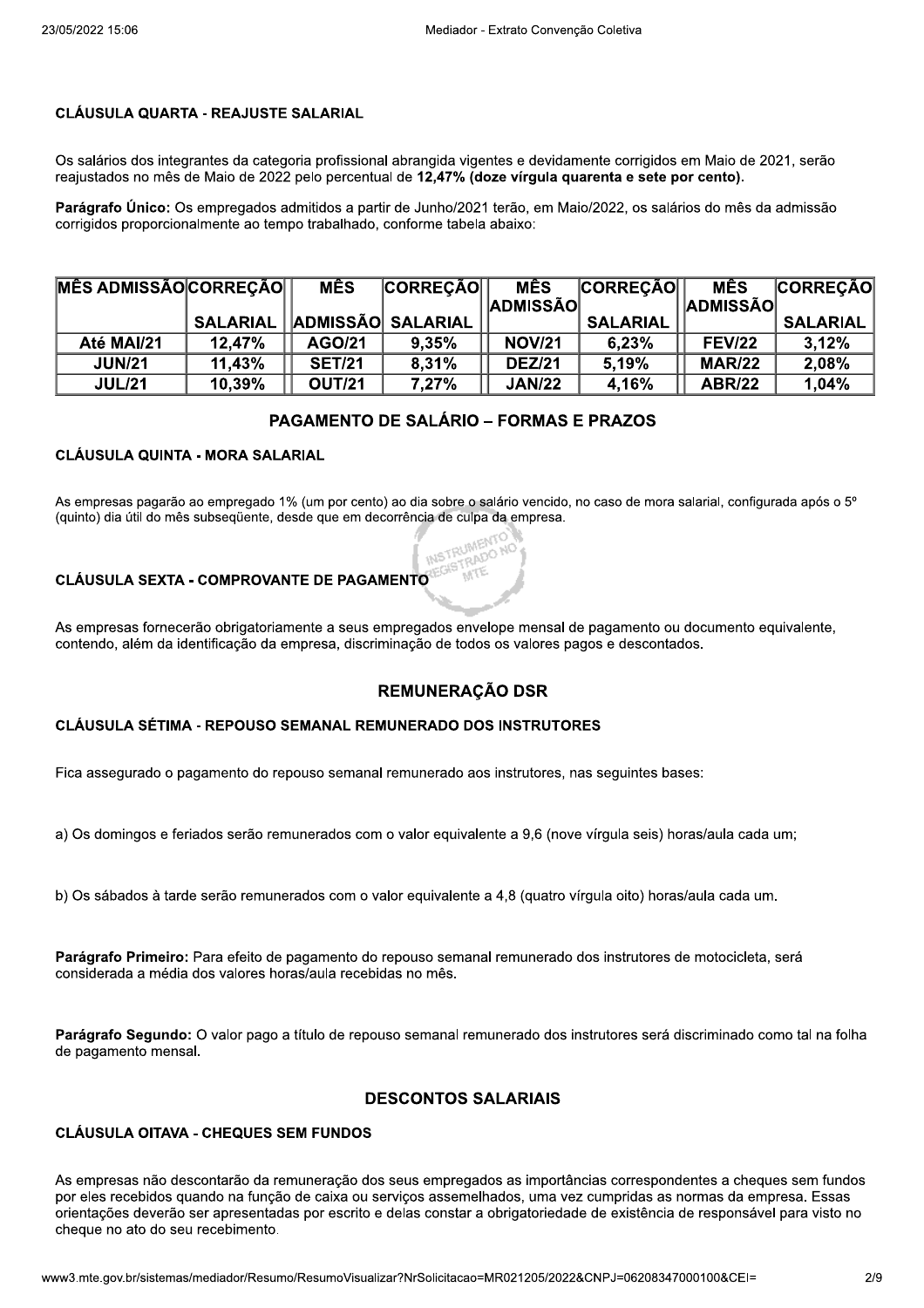# OUTRAS NORMAS REFERENTES A SALÁRIOS. REAJUSTES. PAGAMENTOS E CRITÉRIOS PARA CÁL CULO INTES A SALÁRIOS, REAJUSTES, PA<br>CÁLCULO<br>A/AULA DOS INSTRUTORES<br>amento da Hora/Aula, considerado como tal quis, do Anexo II da Resolução n 168/2004 do quis, do Anexo II da Resolução n 168/2004 do quis.<br>No: R\$ 9,00 (nove rea **ALÁRIOS, REAJUSTES, PAGAMENTO<br>
CÁLCULO<br>
S INSTRUTORES<br>
ora/Aula, considerado como tal o período igu:<br>** *II da Resolução n 168/2004 do CONTRAN)***,<br>
nove reais).<br>
o: <b>R\$ 6,75** (seis reais e setenta e cinco centa **'AGAMENTOS E CRITÉRIOS PARA<br>| o período igual a 50 (cinqüenta) minutos<br>| CONTRAN), nas seguintes bases:<br>|<br>a e cinco centavos) por aluno.**

#### CLÁUSULA NONA - VALOR DA HORA/AULA DOS INSTRUTORES

Aos instrutores sera assegurado o pagamento da Hora/Aula, considerado como tal o período igual a 50 (cinquenta) minutos (conforme item 1.3 – Disposições Gerais, do Anexo II da Resolução n 168/2004 do CONTRAN), nas seguintes bases: ULA NONA - VALOR DA HORA/AULA DOS II<br>
rutores será assegurado o pagamento da Hora<br>
me item 1.3 – Disposições Gerais, do Anexo II d<br>
os Instrutores de Motocicleta:<br>
ra/Aula para apenas 1 (um) aluno: R\$ 9,00 (nov<br>
ra/Aula pa prisiderado como tar o pendão iguar a 50 (cinquente<br>ução *n 168/2004 do CONTRAN)*, nas seguintes bas<br>(seis reais e setenta e cinco centavos) por aluno.<br>is).<br>**RA EXAMES PRÁTICOS** 

a) Para os instrutores de Motocicieta:

a.1) Hora/Aula para apenas 1 (um) aluno: R**\$ 9,00** (nove reals).

a.2) Hora/Aula para 2 (dois) alunos ao mesmo tempo: **R\$ 6,75** (seis reais e setenta e cinco centavos) por aluno.

b) Para os Demais Instrutores: Hora/Aula de **R\$ 9,00** (nove reals).

#### CLÁUSULA DÉCIMA - REMUNERAÇÃO DA HORA/AULA PARA EXAMES PRÁTICOS

O tempo despendido pelo instrutor para acompanhamento dos exames para a pratica de direção veli Instrutores: Hora/Aula de **R\$ 9,00** (nove reais<br> **MA - REMUNERAÇÃO DA HORA/AULA PAI<br>
do pelo instrutor para acompanhamento dos e<br>
trânsito do Estado, será contado como Hora<br>
MA PRIMEIRA - FÉRIAS, 13º SALÁRIO E AN<br>
s férias** eais).<br>PARA EXAMES PRÁTICOS<br>os exames para a prática de direção veicular<br>ora/Aula e remunerado com o valor de R\$ 9,0<br>E AVISO PRÉVIO DOS INSTRUTORES<br>os instrutores. será calculada pela média das b) Para os Demais Instrutores: Hora/Aula de R\$ 9,00 (nove reais).<br>CLÁUSULA DÉCIMA - REMUNERAÇÃO DA HORA/AULA PARA EXAMES PRÁTICOS<br>O tempo despendido pelo instrutor para acompanhamento dos exames para a prática de direção v xecutivo de transito do Estado, sera contado como Hora/Aula e remunerado com o valor de **R\$ 9,00** (hove rea b) Para os Demais Instrutores: H<br> **CLÁUSULA DÉCIMA - REMUNI**<br>
O tempo despendido pelo instrut<br>
órgão executivo de trânsito do E:<br>
Hora/Aula.<br> **CLÁUSULA DÉCIMA PRIMEIR/**<br>
A remuneração das férias, do 13<br>
nos últimos 6 (seis strutores: Hora/Aula de **R\$ 9,00** (nove reais).<br>
N - REMUNERAÇÃO DA HORA/AULA PARA EXAME<br>
pelo instrutor para acompanhamento dos exames para<br>
fansito do Estado, será contado como Hora/Aula e rem<br>
N PRIMEIRA - FÉRIAS, 13º S ais).<br>**PARA EXAMES PRÁTICOS**<br>s exames para a prática de direção veicular d<br>ra/Aula e remunerado com o valor de **R\$ 9,00<br>AVISO PRÉVIO DOS INSTRUTORES<br>s instrutores, será calculada pela média das l<br>de pagamento, e paga pelo** b) Para os Demais Instrutores: Hora/Aula de **R\$ 9,00** (nove reais).<br>CLÁUSULA DÉCIMA - REMUNERAÇÃO DA HORA/AULA PARA EXAMES PRÁTICOS<br>O tempo despendido pelo instrutor para acompanhamento dos exames para a prática de direção Hora/Aula.

#### CLÁUSULA DÉCIMA PRIMEIRA - FÉRIAS, 13º SALÁRIO E AVISO PRÉVIO DOS INSTRUTORES

A remuneração das ferias, do 13º salario e do aviso-previo dos instrutores, sera calculada pela media das horas-aula realizada b Hora/Aula e remunerado com o valor de R\$ 9,0<br>
O E AVISO PRÉVIO DOS INSTRUTORES<br>
D dos instrutores, será calculada pela média das<br>
mês de pagamento, e paga pelo valor da hora-al<br>
CIONAIS, AUXÍLIOS E OUTROS<br>
3º SALÁRIO nos ultimos o (seis) meses, imediatamente anteriores ao mes de pagamento, e paga pelo valor da nora-aula de **R\$ 9,00** (nove reals), inclusive para os instrutores de Motocicieta. CLÁUSULA DÉCIMA PRIMEIR<br>A remuneração das férias, do 1<br>nos últimos 6 (seis) meses, im<br>reais), inclusive para os instruto<br>GR<br>CLÁUSULA DÉCIMA SEGUNI A PRIMEIRA - FÉRIAS, 13° SALÁRIO E AVISO<br>
érias, do 13º salário e do aviso-prévio dos instr<br>
neses, imediatamente anteriores ao mês de pa<br>
os instrutores de Motocicleta.<br> **GRATIFICAÇÕES, ADICIONAI<br>
13º SALÁ**<br>
A SEGUNDA - A

# $\mathbb{R}$ GRATIFICAÇOES, ADICIONAIS, AUXILIOS E OUTROS 13º SALÁRIO **GRATIFICAÇÕES, ADICIONAIS, A<br>
13º SALÁRIO<br>
JNDA - ANTECIPAÇÃO DO 13º SALÁRIO<br>
do percentual de 50% (cinqüenta por cento) d<br>
s férias.<br>
ADICIONAL DE HORA·<br>
EIRA - HORAS EXTRAORDINÁRIAS<br>
trabalho será remunerada com o adici** COM AIS, AUXÍLIOS E<br>
13º SALÁRIO<br>
CIPAÇÃO DO 13º SALÁRIO<br>
de 50% (cinqüenta por cento) do 13º salário a<br>
ADICIONAL DE HORA-EXTRA<br>
SEXTRAORDINÁRIAS<br>
FERINGERES COM O Adicional de 70% (setenta

#### CLÁUSULA DÉCIMA SEGUNDA - ANTECIPAÇÃO DO 13º SALÁRIO

Sera devida a antecipação do percentual de 50% (cinquenta por cento) do 13° salario aos empregados que requeiram até 10 GRATIFIC/<br>CLÁUSULA DÉCIMA SEGUNDA - ANTE<br>Será devida a antecipação do percentual<br>(dez) dias antes do início das férias.<br>CLÁUSULA DÉCIMA TERCEIRA - HOR GRATIFICAÇÕES, AD<br>A DÉCIMA SEGUNDA - ANTECIPAÇÃO DO<br>a a a antecipação do percentual de 50% (cinqüentes do início das férias.<br>ADICION<br>A DÉCIMA TERCEIRA - HORAS EXTRAORI (dez) dias antes GRATIFICAÇÕES, ADICIONAIS, AUXÍLIOS<br>
13º SALÁRIO<br>
13º SALÁRIO<br>
5Grá devida a antecipação do percentual de 50% (cinqüenta por cento) do 13º salário<br>
(dez) dias antes do início das férias.<br>
ADICIONAL DE HORA-EXTRA<br>
CLÁUSULA

xtraordinaria de trabalho sera remunerada com o adicional de 70% (setenta por cento) sobre o valor da hora normal France Manuel DE HORA-EXTRA<br>
24 - HORAS EXTRAORDINÁRIAS<br>
24 - HORAS EXTRAORDINÁRIAS<br>
24 - QUEBRA DE CAIXA<br>
24 - QUEBRA DE CAIXA<br>
25 - QUEBRA DE CAIXA RA-EXTRA<br>
al de 70% (setenta por cento) sobre o valor da<br>
S<br>
aixa ou assemelhados com o prêmio mensal de trapaino.

#### **PRÊMIOS**

#### CLÁUSULA DÉCIMA QUARTA - QUEBRA DE CAIXA

os que exercem iunção de caixa ou assem<br>tbelecido na presente convenção coletiva,<br>s que ocorrerem.<br>sumoVisualizar?NrSolicitacao=MR021205/20228 As empresas remunerarão os empregados que exercem função de caixa ou assemeinados com o premio mensal de 20% (vinte **PRÊMIOS**<br> **TA - QUEBRA DE CAIXA**<br>
empregados que exercem função de caixa o<br>
mativo estabelecido na presente convenção de siferenças que ocorrerem.<br>
//Resumo/Resumo<sup>V</sup>isualizar?NrSolicitacao=MR0212 PRÊMIOS<br>
DE CAIXA<br>
ue exercem função de caixa ou assemelhado<br>
cido na presente convenção coletiva, a título<br>
9 ocorrerem.<br>
Visualizar?NrSolicitacao=MR021205/2022&CNPJ=0 S<br>aixa ou assemelhados com o prêmio mensal (<br>nção coletiva, a título de quebra de caixa, fica<br>R021205/2022&CNPJ=06208347000100&CEI= **PRÊMIOS**<br>CLÁUSULA DÉCIMA QUARTA - QUEBRA DE CAIXA<br>As empresas remunerarão os empregados que exercem função de caixa ou assemelhados com o prêmio mensal de 20% (vinte<br>por cento) sobre o salário normativo estabelecido na pr nto) sobre o salario normativo estabelecido na presente convenção coletiva, a título de quebra de  $\epsilon$ **PRÊMIC**<br>
QUARTA - QUEBRA DE CAIXA<br>
arão os empregados que exercem função de<br>
irio normativo estabelecido na presente conve<br>
el pelas diferenças que ocorrerem.<br>
andiador/Resumo/ResumoVisualizar?NrSolicitacao= **PRÊMIOS<br>
SRA DE CAIXA**<br>
dos que exercem função de caixa ou assemel<br>
abelecido na presente convenção coletiva, a t<br>
s que ocorrerem.<br>
<br>
ssumoVisualizar?NrSolicitacao=MR021205/2022&CI **PRÊMIOS<br>
IXA**<br>
rcem função de caixa ou assemelhados com<br>
a presente convenção coletiva, a título de que<br>
erem.<br>
zar?NrSolicitacao=MR021205/2022&CNPJ=0620834 PRÊMIOS<br>CLÁUSULA DÉCIMA QUARTA - QUEBRA DE CAIXA<br>As empresas remunerarão os empregados que exercem função de caixa ou assemelhados com o prêmio mensal de 20% (vinte<br>por cento) sobre o salário normativo estabelecido na pres mpregado responsavel pelas diferenças que ocorrerem. **PRÊMIOS**<br>JARTA - QUEBRA DE CAIXA<br>io os empregados que exercem função de ca<br>p normativo estabelecido na presente conven<br>pelas diferenças que ocorrerem.<br>liador/Resumo/Resumo<sup>V</sup>isualizar?NrSolicitacao=MF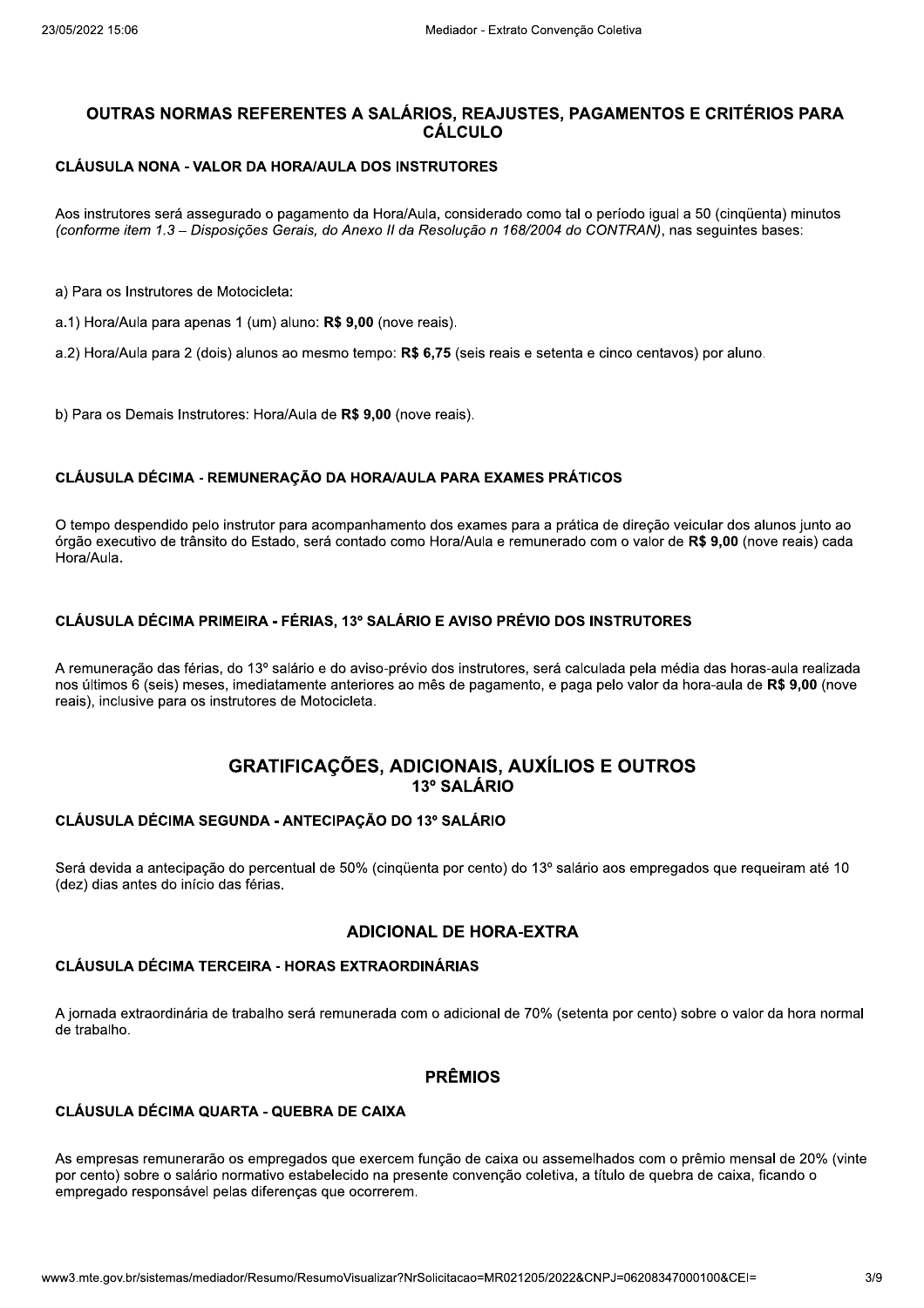Media<br>
23/05/2022 15:06<br>
CLÁUSULA DÉCIMA QUINTA - CONFERÊNCIA DE CAIXA<br>
Ficam os empregados responsáveis pelas diferenças que foren<br>
seja realizada na presença do operador por ela responsável. Q<br>
conferência, ficará isento mpregados responsaveis pelas diferenças que forem encontradas na conferencia dos valores em caixa, desde que Mediador - Extrato Convenção Coletiva<br> **NCIA DE CAIXA<br>
ferenças que forem encontradas na conferência dos valore<br>
ela responsável. Quando este for impedido pela empresa d<br>
e por qualquer erro verificado.<br>
<b>AUXÍLIO ALIMENTAÇ** - Extrato Convenção Coletiva<br>contradas na conferência dos valores em cai:<br>do este for impedido pela empresa de acomp<br>rificado.<br>**ENTAÇÃO**<br>LANCHES ioletiva<br>rência dos valores em caixa, desde que<br>pela empresa de acompanhar a<br>companhar a  $\mathop{\rm s}$ eja realizada na presença do operador por ela responsavel. Quando este for impedido pela empresa de a Mediador - Extrato Convenção Coletiva<br>
CLÁUSULA DÉCIMA QUINTA - CONFERÊNCIA DE CAIXA<br>
Ficam os empregados responsáveis pelas diferenças que forem encontradas na conferência dos valores em caixa, desde que<br>
seja realizada n CLÁUSULA DÉCIMA QUINTA - CO<br>Ficam os empregados responsáveis<br>seja realizada na presença do opera<br>conferência, ficará isento de respons<br>CLÁUSULA DÉCIMA SEXTA - FOR<br>As empresas fornecerão obrigatória<br>regime de boras extras e nto de responsabilidade por qualquer erro veri CLÁUSULA DÉCIMA QUINTA - CONFERÊNCIA DE CAIXA<br>Ficam os empregados responsáveis pelas diferenças que forem encontradas na conferência<br>seja realizada na presença do operador por ela responsável. Quando este for impedido pela

mpresas fornecerao obrigatoria e gratuitamente ianches para os seus empregados quando estiverem trabainando em conferência, ficará isento de responsabilio<br>CLÁUSULA DÉCIMA SEXTA - FORNEC<br>As empresas fornecerão obrigatória e gra<br>regime de horas extras em caráter excepe<br>CONTRATO DE TR.<br>NOI<br>CLÁUSULA DÉCIMA SÉTIMA - ANOTA regime de noras extras em carater ex A<br>
USULA DÉCIMA SEXTA - FORNECIMENTO<br>
mpresas fornecerão obrigatória e gratuitamen<br>
ne de horas extras em caráter excepcional.<br>
CONTRATO DE TRABALI<br>
NORMAS F<br>
USULA DÉCIMA SÉTIMA - ANOTAÇÕES NA

# MONTRIA CONSABILIDA ANTIFICADES ANTIFICADES ANTIFICADE CONNECIMENTO GRATUITO DE LANCHES<br>
Tria e gratuitamente lanches para os seus empres antificade.<br>
Tria e gratuitamente lanches para os seus empres antificades de Triangl AUXÍLIO<br>
ÉCIMA SEXTA - FORNECIMENTO GRATUIT<br>
DITECTE DI CONTINENTO DE TRABALHO<br>
SEXTAS EM CATALES EN ACTES<br>
CONTRATO DE TRABALHO — AL<br>
NORMAS PARA AL<br>
ÉCIMA SÉTIMA - ANOTAÇÕES NA CARTEI AUXÍLIO ALIM<br>MA SEXTA - FORNECIMENTO GRATUITO DE<br>ecerão obrigatória e gratuitamente lanches para «<br>xtras em caráter excepcional.<br>DNTRATO DE TRABALHO — ADMISS<br>MA SÉTIMA - ANOTAÇÕES NA CARTEIRA DE CONTRATO DE TRABALHO - ADMISSÃO, DEMISSÃO, MODALIDADES NORMAS PARA ADMISSÃO/CONTRATAÇÃO SÃO, DEMISSÃO, MODALIDADES<br>ÃO/CONTRATAÇÃO<br>: TRABALHO<br>regados o salário fixo, como também a função por ele<br>BALHO<br>abalho e do termo de opção do FGTS ao empregado

#### CLÁUSULA DÉCIMA SÉTIMA - ANOTAÇÕES NA CARTEIRA DE TRABALHO

As empresas deverao anotar na Carteira de Trabalho de seus empregados o salario fixo, como tambem a função por eles efetivamente exer CONTRATO DE TRABALHO - ADMISSÃO, D<br>
NORMAS PARA ADMISSÃO/COM<br>
CLÁUSULA DÉCIMA SÉTIMA - ANOTAÇÕES NA CARTEIRA DE TRABAI<br>
As empresas deverão anotar na Carteira de Trabalho de seus empregados defetivamente exercida.<br>
CLÁUSUL a Carteira de Trabalho de seus empregados de Carteira de Trabalho de seus empregados de Cópia Do Contrato DE TRABALHO<br>Pegar a segunda via do contrato de trabalho e<br>DESLIGAMENTO/DEMIS<br>QUITAÇÃO DO INPC NA RUPTURA CONTR<br>resil

mpregador se obriga a entregar a segunda via do contrato de trabalho e do termo de opção do FGTS ao empregado.

#### DESLIGAMENTO/DEMISSÃO

#### CLÁUSULA DÉCIMA NONA - QUITAÇÃO DO INPC NA RUPTURA CONTRATUAL

As empresas complementarao na resilição contratual de seus empregados, eventuais diferenças do INPC/IE C Enpregador se obriga a entregador<br>
CLÁUSULA DÉCIMA NONA - QU<br>
As empresas complementarão na re<br>
acumuladas a partir da última data-b<br>
decorrentes, compensados os reajus<br>
CLÁUSULA VIGÉSIMA - FÉRIAS DESLIGAME<br>DESLIGAME<br>MA NONA - QUITAÇÃO DO INPC NA RU<br>ementarão na resilição contratual de seus empreharão na resilição contratual de seus empreharão na resilição contratual de seus emprehabases ou data de admissão, até<br>sad py<sub>s</sub>ao do FGTS ao empregado.<br>do INPC/IBGE ou índice substituto,<br>s valores referentes às verbas daí<br>**TAS** DESLIGAMENTO/DEMISSÃO<br>CLÁUSULA DÉCIMA NONA - QUITAÇÃO DO INPC NA RUPTURA CONTRATUAL<br>As empresas complementarão na resilição contratual de seus empregados, eventuais diferenças do INPC/IBGE ou índice substituto,<br>acumuladas ou data de admissão, até o mes da ruptura contratual, os valores referentes as verbas dal **DESLIGAMENTO/DEMISSÃO<br>
INPC NA RUPTURA CONTRATUAL<br>
al de seus empregados, eventuais diferenças do INPC/I<br>
admissão, até o mês da ruptura contratual, os valores i<br>
egal e espontânea.<br>
O E AVISO PRÉVIO DOS COMISSIONISTAS<br>
s** decorrentes, compensados os reajustes de ordem legal e espontanea. CLÁUSULA DÉCIMA M<br>As empresas complemer<br>acumuladas a partir da ú<br>decorrentes, compensad<br>CLÁUSULA VIGÉSIMA<br>As comissões que integ<br>contratual serão previai CLÁUSULA DÉCIMA NONA - Q<br>As empresas complementarão na re<br>acumuladas a partir da última data-<br>decorrentes, compensados os reaju<br>CLÁUSULA VIGÉSIMA - FÉRIA:<br>As comissões que integram a mé<br>contratual serão previamente cor

1234 acumuladas a partir da última data-base ou data de admissão, até o mês da ruptura contratual, os valores<br>decorrentes, compensados os reajustes de ordem legal e espontânea.<br>CLÁUSULA VIGÉSIMA - FÉRIAS, 13° SALÁRIO E AVI s que integram a media legal prevista para calculo de terias, gratificação natalina e verbas decorrentes Saise ou data de admissão, até o mês da ruptura corses de ordem legal e espontânea.<br>
S, 13° SALÁRIO E AVISO PRÉVIO DOS COMIS<br>
dia legal prevista para cálculo de férias, gratifica<br>
dia legal prevista para cálculo de férias, scriptogrados, o vernado ancienção ao Francesa.<br>
2, até o mês da ruptura contratual, os valores referiontânea.<br> **SO PRÉVIO DOS COMISSIONISTAS**<br>
Cálculo de férias, gratificação natalina e verba<br>
pelo INPC/IBGE entre a data ronças do minicidade da maiso cabonada,<br>atual, os valores referentes às verbas daí<br>**IONISTAS**<br>io natalina e verbas decorrentes da ruptura<br>ata do seu pagamento e a data de<br>ado o motivo da resilição. decorrentes, compensados os reajustes de ordem legal e espontânea.<br>
CLÁUSULA VIGÉSIMA - FÉRIAS, 13° SALÁRIO E AVISO PRÉVIO DOS COMISSIONISTAS<br>
As comissões que integram a média legal prevista para cálculo de férias, gratif rao previamente corrigidas monetariamente pelo INPC/IBGE entre a data do seu pagamento e a data de Salar paral da dialectura de de la dialectura en la dialectura en la dialectura en la dialectura en la dialectura en la dialectura en la dialectura en la seña previamente corrigidas monetariamento objeto do cálculo.<br>Sul di pagamento opjet CLÁUSULA VIGÉSIMA - FÉRIAS, 13° SALÁRIO E AVISO PRÉVIO DOS<br>As comissões que integram a média legal prevista para cálculo de férias,<br>contratual serão previamente corrigidas monetariamente pelo INPC/IBGE<br>pagamento objeto do Serão previamente corrigidas monetariamente<br>
do objeto do cálculo.<br>
LA VIGÉSIMA PRIMEIRA - DISPENSA POR<br>
le despedida por justa causa a empresa com<br>
LA VIGÉSIMA SEGUNDA - PAGAMENTO D<br>
Do das verbas resilitórias será efetua re corrigidas monetariamente pelo INPC/IBGE entre and<br>o.<br>IMEIRA - DISPENSA POR JUSTA CAUSA<br>usta causa a empresa comunicará por escrito ao em<br>GUNDA - PAGAMENTO DE VERBAS RESILITÓRIA<br>tórias será efetuada pela empresa nos pra diariamente pelo INPC/IBGE entre a data do sentiariamente pelo INPC/IBGE entre a data do sentiariamente pelo INPC/IBGE entre a data do sentiariamente pelo INPC/IBGE entre a data do sentiariamente esta convenciaria pelo ent

despedida por justa causa a empresa comunicara por escrito ao empregado o motivo da resilição.

#### CLÁUSULA VIGÉSIMA SEGUNDA - PAGAMENTO DE VERBAS RESILITÓRIAS

A quitação das verbas resilitorias sera efetuada pela empresa nos prazos estabelecidos pela Lei nº 7,855/89, sob pen rá por escrito ao empregado o motivo da resil<br>**RBAS RESILITÓRIAS<br>sa nos prazos estabelecidos pela Lei nº 7.855<br>convenção coletiva.<br>E PAGAMENTOS EFETUADOS**<br>icitacao=MR021205/2022&CNPJ=06208347000100 No caso de despedida por justa causa a empresa comunicará por escrito ao empregado o motivo da resilição.<br>
CLÁUSULA VIGÉSIMA SEGUNDA - PAGAMENTO DE VERBAS RESILITÓRIAS<br>
A quitação das verbas resilitórias será efetuada pela s al previstas, alem da penalidade prevista nesta convenção coletiva. A a empresa comunicará por escrito ao empre<br> **PAGAMENTO DE VERBAS RESILITÓRIAS**<br>
Lefetuada pela empresa nos prazos estabelea<br>
alidade prevista nesta convenção coletiva.<br> **COMPROVANTES DE PAGAMENTOS EFE<br>
TRESUMOVISUALES DE** n comunicará por escrito ao empregado o mot<br>
TO DE VERBAS RESILITÓRIAS<br>
ela empresa nos prazos estabelecidos pela L<br>
vista nesta convenção coletiva.<br>
MANTES DE PAGAMENTOS EFETUADOS<br>
alizar?NrSolicitacao=MR021205/2022&CNPJ=

# adde prevista hesta convenção coletiva.<br>DMPROVANTES DE PAGAMENTOS EFE<br>sumoVisualizar?NrSolicitacao=MR021205/20228 CLÁUSULA VIGÉSIMA TERCEIRA - COMPROVANTES DE PAGAMENTOS EFETUADOS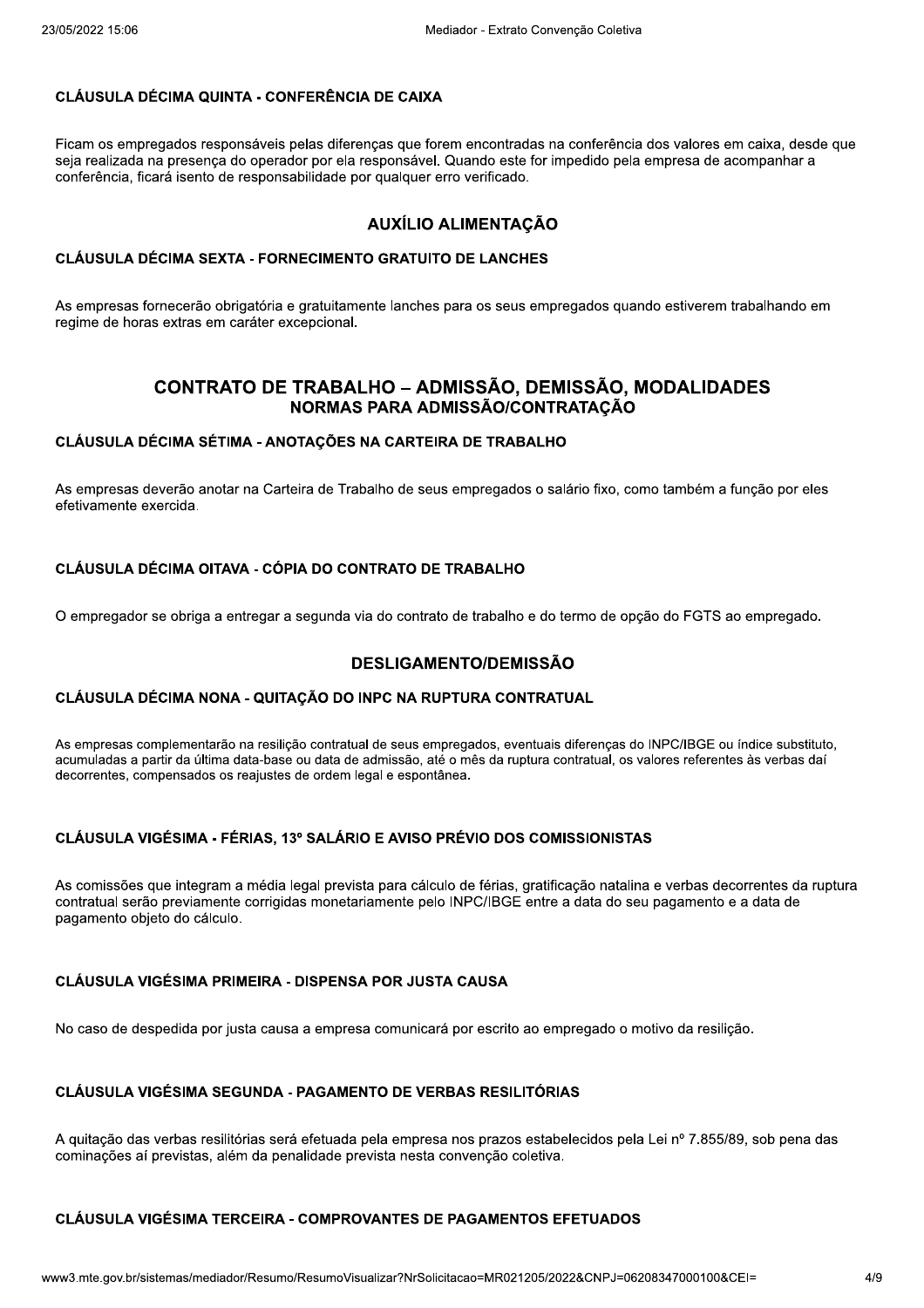No ato da homologação da resilição do contrato de trabalho fica a empresa obrigada a apresentar os últimos 12 (doze) comprovantes de pagamentos efetuados ao empregado.

# **AVISO PRÉVIO**

#### CLÁUSULA VIGÉSIMA QUARTA - AVISO PRÉVIO

Para os empregados que contem com mais de 5 (cinco) anos de serviço na empresa e com mais de 45 (quarenta e cinco) anos de idade, o aviso prévio a ser concedido pela empresa será de 60 (sessenta) dias.

#### **CLÁUSULA VIGÉSIMA QUINTA - AVISO PRÉVIO INDENIZADO**

No pedido de demissão com indenização do aviso-prévio os dias correspondentes integrar-se-ão para todos os efeitos legais.

#### CLÁUSULA VIGÉSIMA SEXTA - DISPENSA DO AVISO PRÉVIO

Fica dispensado o cumprimento do aviso-prévio no caso do empregado obter novo serviço antes do término do referido aviso, sendo devida tão-somente a remuneração dos dias efetivamente laborados.

## SUSPENSÃO DO CONTRATO DE TRABALHO

#### **CLÁUSULA VIGÉSIMA SÉTIMA - CONTRATO DE EXPERIÊNCIA**

O contrato de experiência fica suspenso durante a fruição do benefício previdenciário, completando-se o tempo nele previsto após a sua cessação.

# RELACÕES DE TRABALHO - CONDICÕES DE TRABALHO, NORMAS DE PESSOAL E **ESTABILIDADES ESTABILIDADE SERVICO MILITAR**

#### CLÁUSULA VIGÉSIMA OITAVA - ALISTAMENTO MILITAR

A partir do conhecimento pelo empregado de sua incorporação ao serviço militar, terá garantido o emprego até 60 (sessenta) dias após a baixa no referido serviço. Do conhecimento de sua incorporação, dará ciência ao empregador em 48 (quarenta e oito) horas.

#### ESTABILIDADE PORTADORES DOENÇA NÃO PROFISSIONAL

#### CLÁUSULA VIGÉSIMA NONA - GARANTIA PROVISÓRIA DE EMPREGO PARA O EMPREGADO SOB AUXÍLIO-DOENÇA

Será garantida a garantia provisória de emprego para o empregado sob auxílio-doença até 90 (noventa) dias após a alta médica previdenciária.

#### **ESTABILIDADE APOSENTADORIA**

#### CLÁUSULA TRIGÉSIMA - GARANTIA PROVISÓRIA DE EMPREGO NA PRÉ-APOSENTADORIA

Serão garantidos o emprego e o salário ao trabalhador que contar mais de 5 (cinco) anos de serviços prestados ao mesmo empregador nos 18 (dezoito) meses anteriores à aquisição do direito à aposentadoria voluntária, ressalvados os casos de motivo disciplinar, acordo ou não-uso do direito.

# JORNADA DE TRABALHO – DURAÇÃO, DISTRIBUIÇÃO, CONTROLE, FALTAS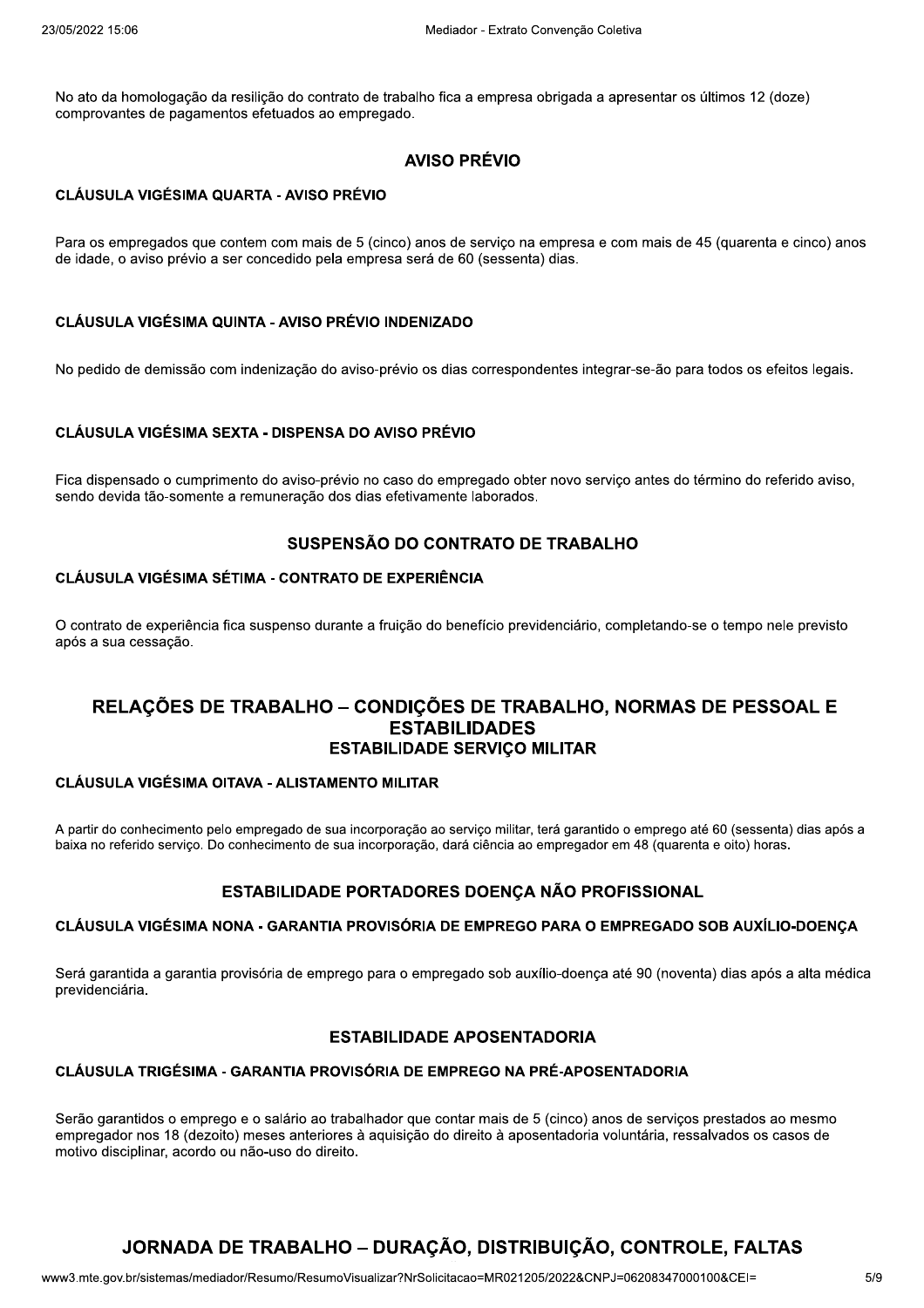# **COMPENSACÃO DE JORNADA**

#### **CLÁUSULA TRIGÉSIMA PRIMEIRA - BANCO DE HORAS**

Durante a vigência do presente instrumento coletivo as empresas poderão adotar o regime de prorrogação e compensação de jornada de trabalho de seus empregados, observadas as seguintes regras:

§ 1º - As horas excedentes da jornada normal de trabalho poderão ser compensadas dentro do período máximo de 60 (sessenta) dias pela correspondente diminuição em outro dia, na base de uma hora de trabalho por uma hora de folga, não podendo as horas suplementares excederem a 2 (duas) horas diárias.

§ 2º - As horas excedentes da jornada normal de trabalho não compensadas no prazo de 60 (sessenta) dias conforme o parágrafo anterior, serão pagas com o adicional previsto nesta convenção.

§ 3º - O empregado será comunicado por escrito pelo empregador com antecedência mínima de 24 (vinte e quatro) horas, a data e o horário da compensação.

§ 4° - As horas excedentes da jornada normal de trabalho não compensadas na forma dos §§ 1° e 2°, serão pagas com o adicional previsto nesta convenção.

& 5° - As empresas que optarem por adotar o regime de Banco de Horas, deverão comunicar o Sindicato dos Trabalhadores em Centros de Formação de Condutores no Estado de Santa Catarina no prazo de até 30 (trinta) dias do início da implantação.

& 6° - As empresas fornecerão mensalmente aos empregados o saldo de horas excedentes.

#### **INTERVALOS PARA DESCANSO**

#### CLÁUSULA TRIGÉSIMA SEGUNDA - INTERVALO PARA LANCHE

Os intervalos de 15 (quinze) minutos para lanche serão computados como tempo de serviço na jornada diária do empregado.

#### CLÁUSULA TRIGÉSIMA TERCEIRA - INTERVALO INTRAJORNADA

Em qualquer trabalho contínuo, cuja duração exceda de 6 (seis) horas, poderá ser concedido intervalo intrajornada para repouso e alimentação de até 3 (três) horas e não inferior a 1 (uma) hora.

Par. Único: Os intervalos intrajornada não concedidos darão direito ao empregado ao percebimento de horas extras como se tal fosse

#### **CONTROLE DA JORNADA**

#### CLÁUSULA TRIGÉSIMA QUARTA - CONTROLE DE HORÁRIO DE TRABALHO

É obrigatória a utilização de livro-ponto ou cartão-mecanizado, para o efetivo controle do horário de trabalho, a fim de que possibilite o real pagamento das horas trabalhadas além da jornada normal.

#### **FALTAS**

#### **CLÁUSULA TRIGÉSIMA QUINTA - ABONO DE FALTAS AO TRABALHADOR**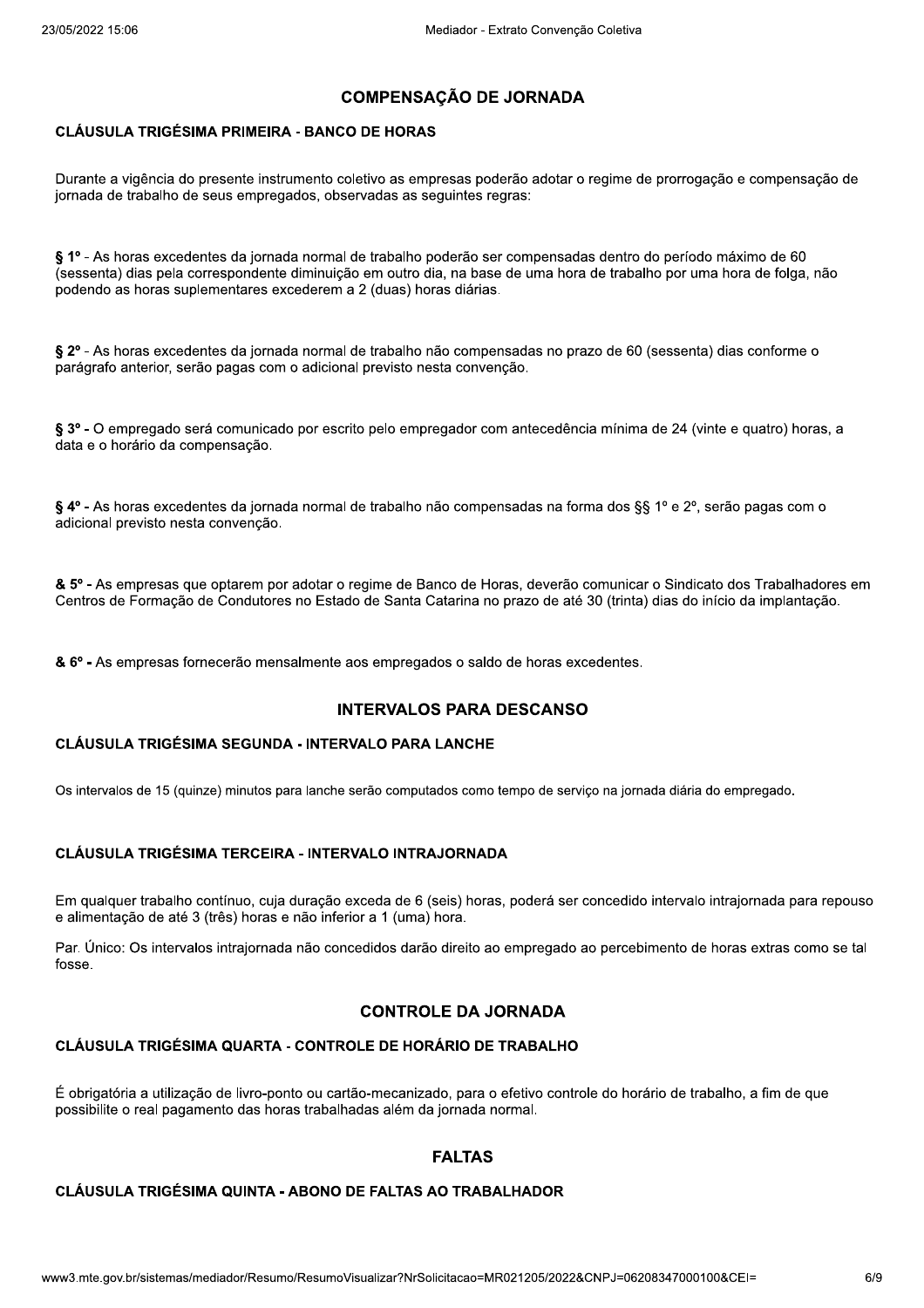Será abonada a falta do trabalhador no caso de necessidade de acompanhamento em consulta médica ou na internação hospitalar de dependente de até 18 (dezoito) anos de idade ou inválido, mediante comprovação por declaração médica.

#### CLÁUSULA TRIGÉSIMA SEXTA - ABONO DE FALTAS AO EMPREGADO ESTUDANTE E VESTIBULANDO

A empresa abonará as faltas dos empregados estudantes e vestibulandos para a realização das provas em cursos oficiais, assim como em concursos vestibulares, desde que pré-avisada 72 (setenta e duas) horas antes.

## OUTRAS DISPOSICÕES SOBRE JORNADA

#### CLÁUSULA TRIGÉSIMA SÉTIMA - CURSOS E REUNIÕES

Os cursos e reuniões, quando de comparecimento obrigatório, deverão ser realizados durante a iornada de trabalho ou, se fora do horário normal, mediante o pagamento de horas extras.

#### **FÉRIAS E LICENÇAS DURAÇÃO E CONCESSÃO DE FÉRIAS**

#### CLÁUSULA TRIGÉSIMA OITAVA - PARTICIPACÃO DE FÉRIAS

A concessão das férias será participada por escrito ao empregado com antecedência mínima de 30 (trinta) dias, cabendo a este assinar a respectiva comunicação.

#### CLÁUSULA TRIGÉSIMA NONA - INÍCIO DO PERÍODO DE GOZO DAS FÉRIAS

O início das férias coletivas ou individuais não poderá coincidir com sábados, domingos ou feriados ou dias de compensação de repouso semanal.

#### **REMUNERAÇÃO DE FÉRIAS**

#### **CLÁUSULA QUADRAGÉSIMA - FÉRIAS PROPORCIONAIS**

Ao empregado que rescindir espontaneamente o seu contrato de trabalho antes de completar um ano de serviço na empresa serão pagas férias proporcionais.

# SAÚDE E SEGURANÇA DO TRABALHADOR **UNIFORME**

#### CLÁUSULA QUADRAGÉSIMA PRIMEIRA - FORNECIMENTO GRATUITO DE UNIFORME

As empresas que exigirem o uso de uniforme deverão fornecê-lo sem ônus para os seus empregados, na cota de 2 (dois) por ano. O uso de uniforme deverá ser regulamentado pela empresa quanto às suas restrições e conservação.

#### OUTRAS NORMAS DE PREVENÇÃO DE ACIDENTES E DOENÇAS PROFISSIONAIS

#### **CLÁUSULA QUADRAGÉSIMA SEGUNDA - PROTETOR SOLAR**

O empregador disponibilizará gratuitamente aos instrutores, protetor solar cosmético, de acordo com a necessidade.

#### RELAÇÕES SINDICAIS **CONTRIBUIÇÕES SINDICAIS**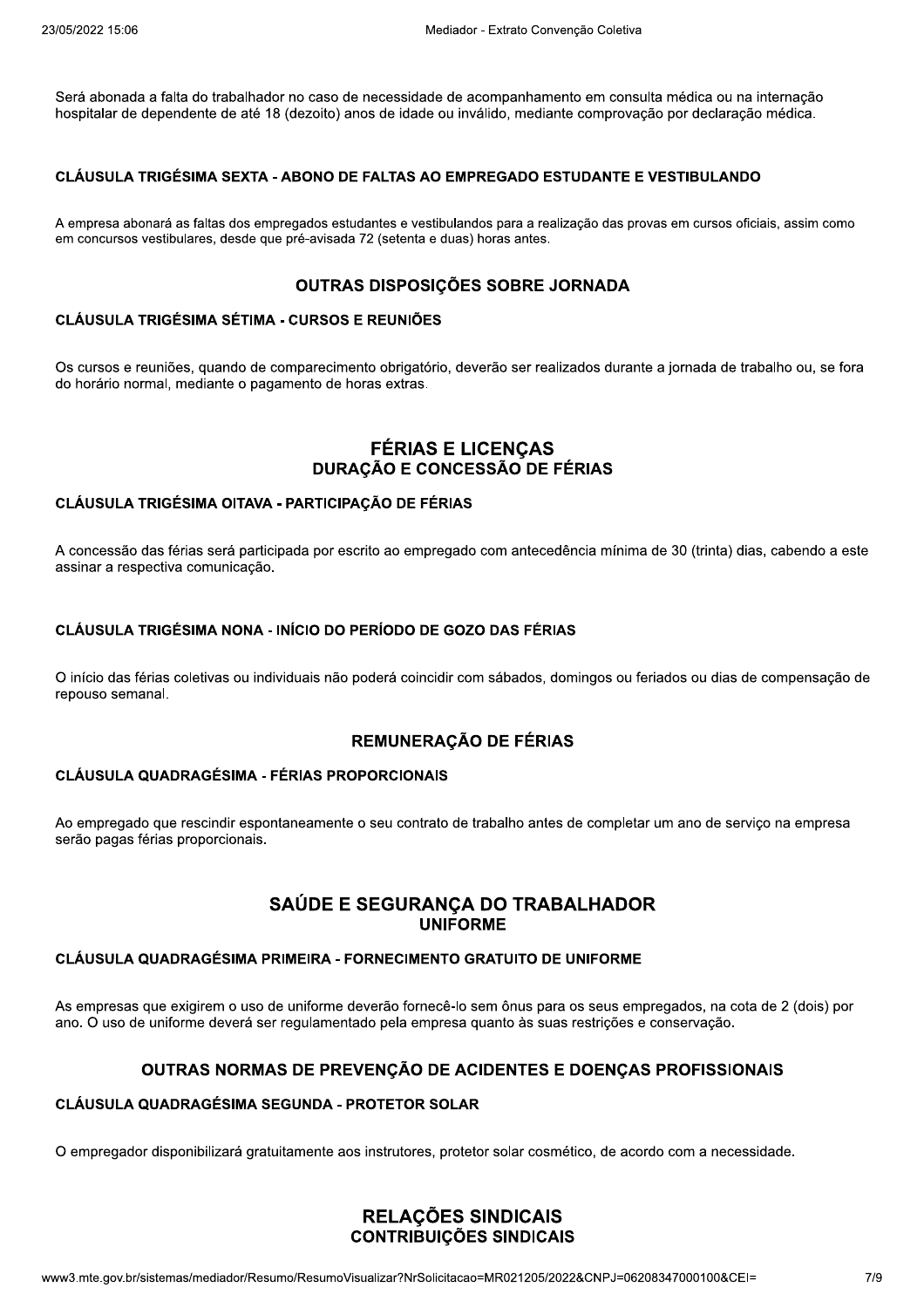#### CLÁUSULA QUADRAGÉSIMA TERCEIRA - CONTRIBUICÃO NEGOCIAL PATRONAL

As empresas abrangidas por esta Convenção deverão recolher a seu Sindicato de classe a Contribuição Negocial Patronal, tomando-se como parâmetros o número de empregados contidos em sua folha de pagamento, de acordo com tabela expressa no parágrafo 1º desta cláusula.

Parágrafo Primeiro: Os valores anuais estipulados na presente cláusula, a título de CONTRIBUICÃO NEGOCIAL PATRONAL, é o seguinte:

| de 1 a 5 EmpregadosR\$ 40,00     |
|----------------------------------|
| de 6 $a$ 15 Empregados $R$80,00$ |
| acima de 15 EmpregadosR\$ 100,00 |

Parágrafo Segundo: Será emitida quia de recolhimento da CNP, para pagamento junto à agência bancária constante da quia, e terá como vencimento o último dia útil do mês de Setembro (anual).

Parágrafo Terceiro: Após o recolhimento devido, as empresas enviarão através uma cópia da quia ao Sindicato Patronal.

#### CLÁUSULA QUADRAGÉSIMA QUARTA - CONTRIBUIÇÃO NEGOCIAL PROFISSIONAL

Em cumprimento ao que foi deliberado pelos trabalhadores, reunidos em Assembleia Geral Extraordinária realizada em sessões nos principais municípios do Estado de SC no período de 10 a 31 de Marco de 2022, as empresas descontarão dos seus empregados abrangidos pela presente Convenção Coletiva de Trabalho, a importância R\$ 60,00 (sessenta reais) nos meses de Julho e Novembro de 2022, a título de CONTRIBUIÇÃO NEGOCIAL PROFISSIONAL, recolhendo as respectivas importâncias em quias próprias fornecidas pelo Sindicato dos Trabalhadores em Centros de Formação de Condutores no Estado de Santa Catarina, em favor do mesmo, até o dia 10 (dez) do mês subsequente ao do desconto.

Parágrafo Primeiro: Até o dia 30 do mês subseqüente ao do desconto, as empresas enviarão ao Sindicato Profissional a relação dos empregados contribuintes, em formulário também fornecido pelo Sindicato.

Parágrafo Segundo: O empregado não sindicalizado poderá opor-se ao desconto da contribuição negocial profissional. Para tanto. fica autorizado o encaminhamento de oposição por meio eletrônico (e-mail), desde que de forma individual, ou seja, do email do próprio trabalhador, endereçado a presidencia@sintrautosc.org.br, até a data de 20/07/2022.

## **DISPOSIÇÕES GERAIS DESCUMPRIMENTO DO INSTRUMENTO COLETIVO**

#### **CLÁUSULA QUADRAGÉSIMA QUINTA - PENALIDADES**

Fica estabelecida a multa de 20% (vinte por cento) do salário normativo da categoria profissional por empregado e por infração, pelo não-cumprimento de quaisquer das cláusulas desta convenção, revertida em favor do empregado prejudicado.

Parágrafo Único: A mesma multa, nas mesmas condições, será devida pelo não-cumprimento das seguintes condições legais:

a) Não-concessão de lugar apropriado onde seja permitido às empregadas guardar sob vigilância e assistência os seus filhos no período de amamentação;

b) Não-cadastramento no PIS ou omissão do nome do empregado na RAIS;

c) Não-concessão do vale-transporte.